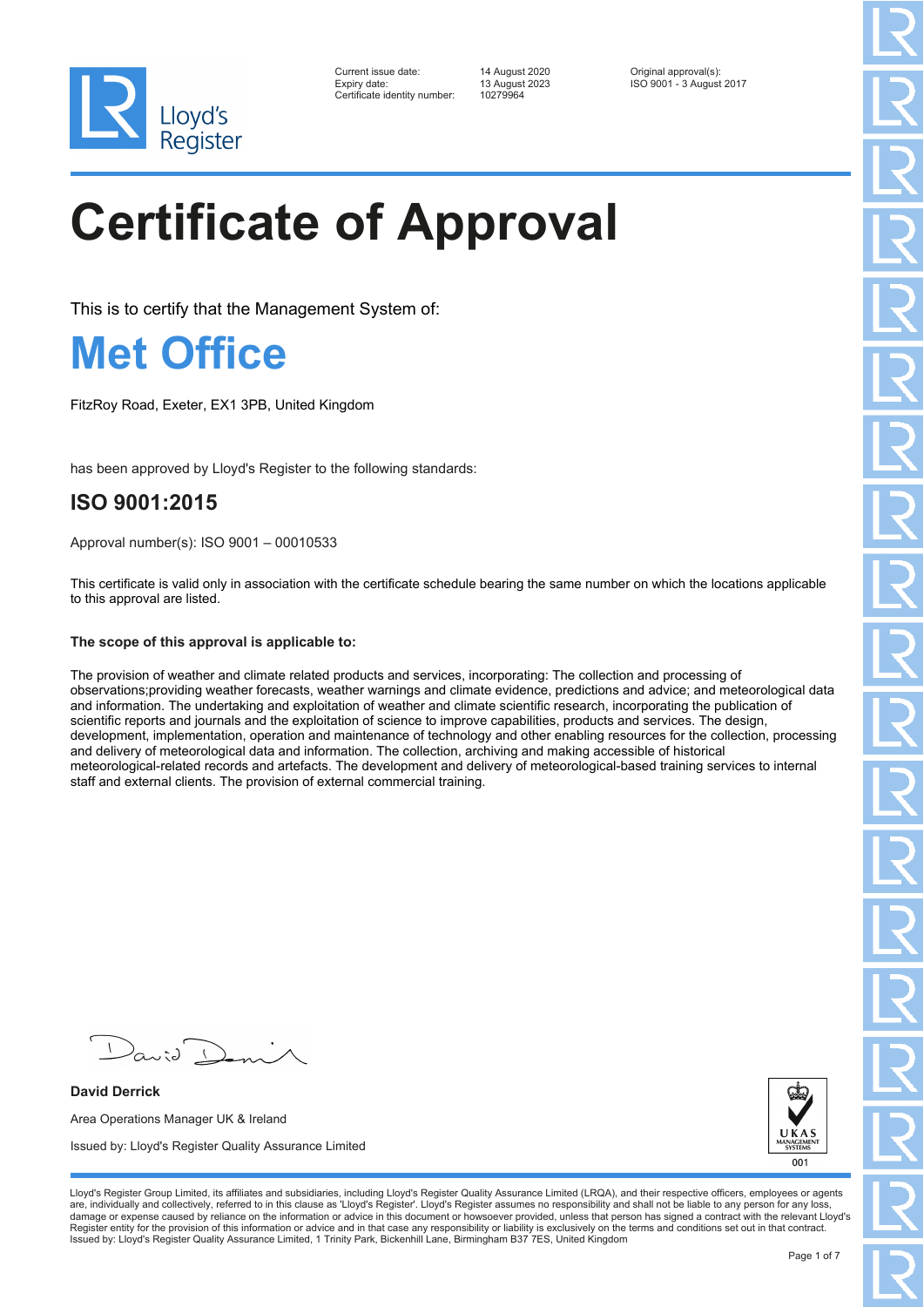

| Location                                                                                                                              | <b>Activities</b>                                                                                                                                                                                                                                                                                                                                                                                                                                                                                                                                                                                                                                                                                                                                                                                                                                                                                                                                                                                                                                    |
|---------------------------------------------------------------------------------------------------------------------------------------|------------------------------------------------------------------------------------------------------------------------------------------------------------------------------------------------------------------------------------------------------------------------------------------------------------------------------------------------------------------------------------------------------------------------------------------------------------------------------------------------------------------------------------------------------------------------------------------------------------------------------------------------------------------------------------------------------------------------------------------------------------------------------------------------------------------------------------------------------------------------------------------------------------------------------------------------------------------------------------------------------------------------------------------------------|
|                                                                                                                                       |                                                                                                                                                                                                                                                                                                                                                                                                                                                                                                                                                                                                                                                                                                                                                                                                                                                                                                                                                                                                                                                      |
| <b>Exeter Headquarters</b><br>FitzRoy Road, Exeter, EX1 3PB, United Kingdom                                                           | ISO 9001:2015<br>The provision of weather and climate related products<br>and services, incorporating: The collection and<br>processing of observations; providing weather forecasts,<br>weather warnings and climate evidence, predictions and<br>advice; and meteorological data and information. The<br>undertaking and exploitation of weather and climate<br>scientific research, incorporating the publication of<br>scientific reports and journals and the exploitation of<br>science to improve capabilities, products and services.<br>The design, development, implementation, operation and<br>maintenance of technology and other enabling resources<br>for the collection, processing and delivery of<br>meteorological data and information. The collection,<br>archiving and making accessible of historical<br>meteorological-related records and artefacts. The<br>development and delivery of meteorological-based<br>training services to internal staff and external clients. The<br>provision of external commercial training. |
| <b>Cardington Met Research Facility</b><br>Cardington Airfield, Shortstown, Bedford,<br>MK42 0SY, United Kingdom                      | ISO 9001:2015<br>The undertaking and exploitation of weather & climate<br>scientific research.                                                                                                                                                                                                                                                                                                                                                                                                                                                                                                                                                                                                                                                                                                                                                                                                                                                                                                                                                       |
| <b>Belfast Field Service Engineering Centre</b><br>Cargo Complex, Belfast International Airport, Belfast, BT29<br>4AB, United Kingdom | ISO 9001:2015<br>The collection & processing of observations.                                                                                                                                                                                                                                                                                                                                                                                                                                                                                                                                                                                                                                                                                                                                                                                                                                                                                                                                                                                        |
| <b>Aldergrove JHC Flying Station</b><br>Cargo Complex, Belfast International Airport, Belfast, BT29<br>4AB, United Kingdom            | ISO 9001:2015<br>Providing weather forecasts.                                                                                                                                                                                                                                                                                                                                                                                                                                                                                                                                                                                                                                                                                                                                                                                                                                                                                                                                                                                                        |
| Aberporth<br>MOD Aberporth Range, Parcllyn, Cardigan,<br>SA43 2BU, United Kingdom                                                     | ISO 9001:2015<br>Providing weather forecasts.                                                                                                                                                                                                                                                                                                                                                                                                                                                                                                                                                                                                                                                                                                                                                                                                                                                                                                                                                                                                        |
| <b>Edinburgh</b><br>Saughton House, Broomhouse Drive, Edinburgh,<br>EH11 3XQ, United Kingdom                                          | ISO 9001:2015<br>The collection & processing of observations; Providing<br>weather forecasts.                                                                                                                                                                                                                                                                                                                                                                                                                                                                                                                                                                                                                                                                                                                                                                                                                                                                                                                                                        |



Lloyd's Register Group Limited, its affiliates and subsidiaries, including Lloyd's Register Quality Assurance Limited (LRQA), and their respective officers, employees or agents<br>are, individually and collectively, referred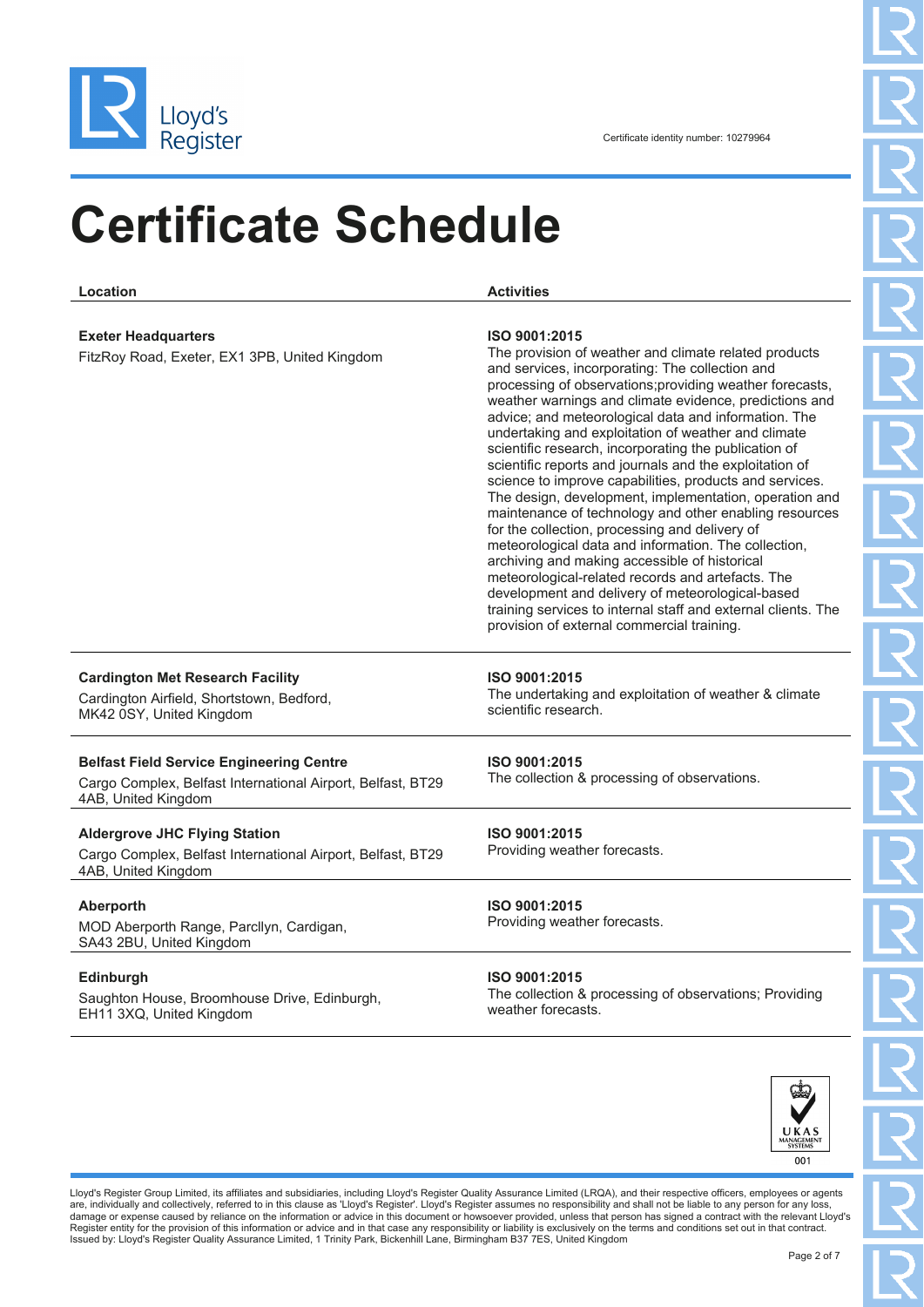

United Kingdom

## **Certificate Schedule**

| Location                                                                                                                                   | <b>Activities</b>                                                                                                                                                                                                           |
|--------------------------------------------------------------------------------------------------------------------------------------------|-----------------------------------------------------------------------------------------------------------------------------------------------------------------------------------------------------------------------------|
| <b>Exeter-Archive</b><br>Great Moor House, Bittern Road, Sowton, Exeter,<br>EX2 7NL, United Kingdom                                        | ISO 9001:2015<br>The collection, archiving and making accessible of<br>historical meteorological-related records and artefacts.                                                                                             |
| <b>Exeter-IT Hall 3</b><br>Met Office HPC Complex, Upper Richardson Science Park,<br>Clyst Honiton, Exeter, EX5 2FN, United Kingdom        | ISO 9001:2015<br>The design, development, implementation, operation and<br>maintenance of technology and other enabling resources<br>for the collection, processing and delivery of<br>meteorological data and information. |
| <b>Hillington Field Service Engineering Centre</b><br>Unit 1, Block 130, 60 Naysmyth Road, Hillington, Glasgow,<br>G52 4RE, United Kingdom | ISO 9001:2015<br>The collection & processing of observations.                                                                                                                                                               |
| <b>RAF Odiham</b><br>Odiham, Hook, RG29 1QT, United Kingdom                                                                                | ISO 9001:2015<br>Providing weather forecasts.                                                                                                                                                                               |
| <b>Heathrow</b><br>APOC Compass Centre, Nelson Road, Hounslow,<br>TW6 2GW, United Kingdom                                                  | ISO 9001:2015<br>Providing weather forecasts.                                                                                                                                                                               |
| Wattisham<br>Wattisham Airfield, Ipswich, IP7 7RA,<br>United Kingdom                                                                       | ISO 9001:2015<br>Providing weather forecasts.                                                                                                                                                                               |
| <b>St Helena</b><br>St Helena Airport, Longwood, Jamestown,<br>BFPO 677, United Kingdom                                                    | ISO 9001:2015<br>Providing weather forecasts.                                                                                                                                                                               |
| <b>Marham</b><br>RAF Marham, Kings Lynn, PE33 9NP, United Kingdom                                                                          | ISO 9001:2015<br>Providing weather forecasts.                                                                                                                                                                               |
| <b>Lathom Field Service Engineering Centre</b><br>Unit 3, Holland Business Park, Spa Lane, Lathom, L40 6LN,                                | ISO 9001:2015<br>The collection & processing of observations.                                                                                                                                                               |



Lloyd's Register Group Limited, its affiliates and subsidiaries, including Lloyd's Register Quality Assurance Limited (LRQA), and their respective officers, employees or agents<br>are, individually and collectively, referred Register entity for the provision of this information or advice and in that case any responsibility or liability is exclusively on the terms and conditions set out in that contract.<br>Issued by: Lloyd's Register Quality Assu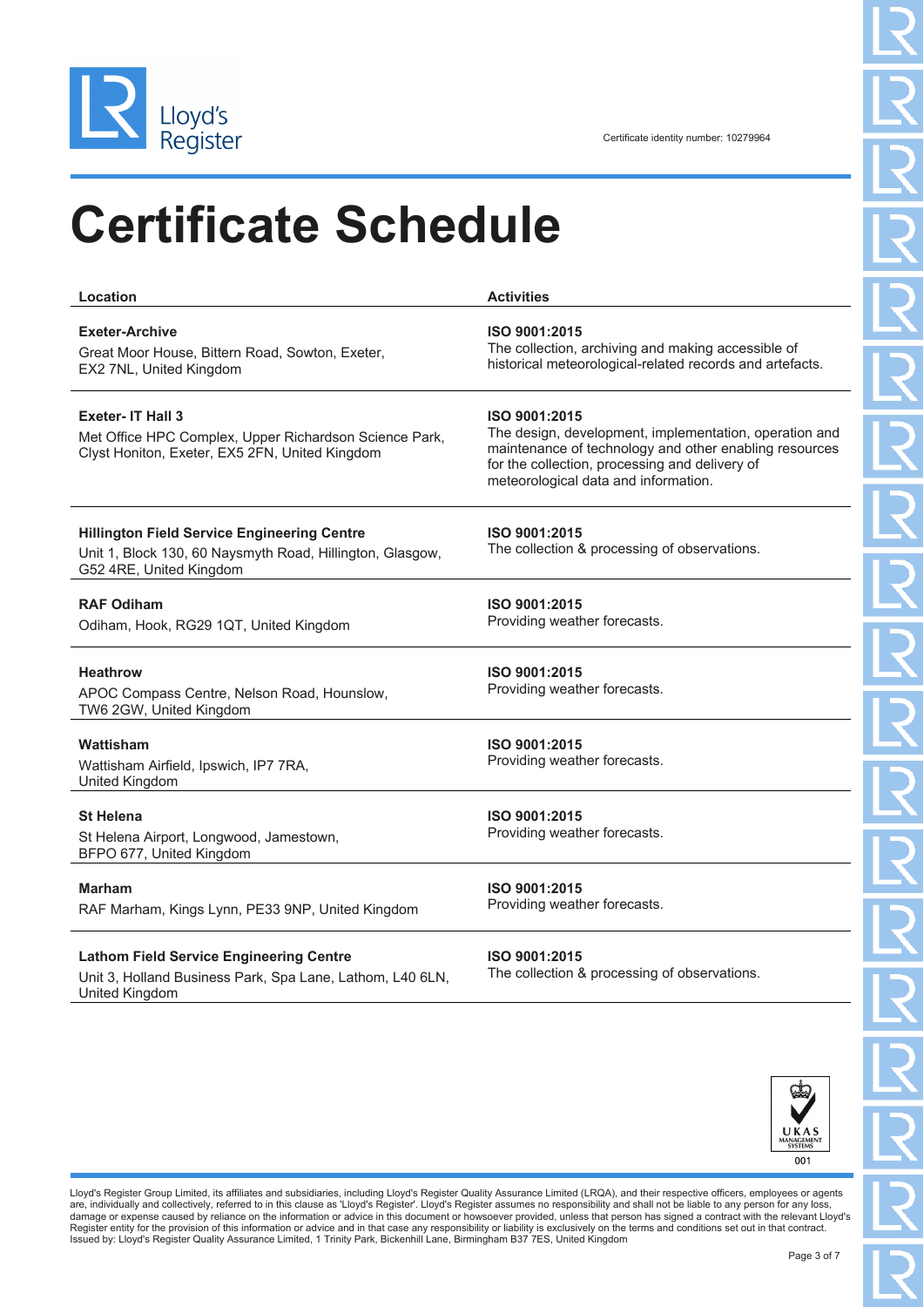

| Location                                                                                                                               | <b>Activities</b>                                                                              |
|----------------------------------------------------------------------------------------------------------------------------------------|------------------------------------------------------------------------------------------------|
| <b>Scampton</b><br>MMU Scampton, Hangar 4, Lincoln, LN1 2ST,<br>United Kingdom                                                         | ISO 9001:2015<br>Providing weather forecasts.                                                  |
| Waddington<br>RAF Waddington, Lincoln, LN5 9NB, United Kingdom                                                                         | ISO 9001:2015<br>Providing weather forecasts.                                                  |
| <b>Lossiemouth Field Service Engineering Centre</b><br>Studio 4, Coulardbank Business Centre, Lossiemouth, IV31<br>6NG, United Kingdom | ISO 9001:2015<br>The collection & processing of observations.                                  |
| Lossiemouth<br>RAF Lossiemouth, Lossiemouth, IV31 6SD,<br>United Kingdom                                                               | ISO 9001:2015<br>Providing weather forecasts.                                                  |
| <b>AAC Middle Wallop</b><br>Flying Wing, Middle Wallop, SO20 8DY,<br>United Kingdom                                                    | ISO 9001:2015<br>Providing weather forecasts.                                                  |
| <b>Albermarle</b><br>Albermarle Barracks, Harlow Hill, Ouston, Newcastle Upon<br>Tyne, NE15 0RF, United Kingdom                        | ISO 9001:2015<br>Providing weather forecasts.                                                  |
| <b>JOMOC</b><br>Northwood HQ, Sandy Lane, Northwood, HA6 3HP,<br>United Kingdom                                                        | ISO 9001:2015<br>Providing weather forecasts.                                                  |
| <b>Watnall Field Service Engineering Centre</b><br>Main Road, Watnall, Nottingham, NG16 1HT,<br>United Kingdom                         | ISO 9001:2015<br>The collection & processing of observations.                                  |
| Met Office@Reading, Reading University<br>Meteorology Building, Earley Gate, Whiteknights Road,<br>Reading, RG6 7BE, United Kingdom    | ISO 9001:2015<br>The undertaking and exploitation of weather & climate<br>scientific research. |
| <b>RAF Northolt</b><br>West End Road, Ruislip, HA4 6NG, United Kingdom                                                                 | ISO 9001:2015<br>Providing weather forecasts.                                                  |



Lloyd's Register Group Limited, its affiliates and subsidiaries, including Lloyd's Register Quality Assurance Limited (LRQA), and their respective officers, employees or agents<br>are, individually and collectively, referred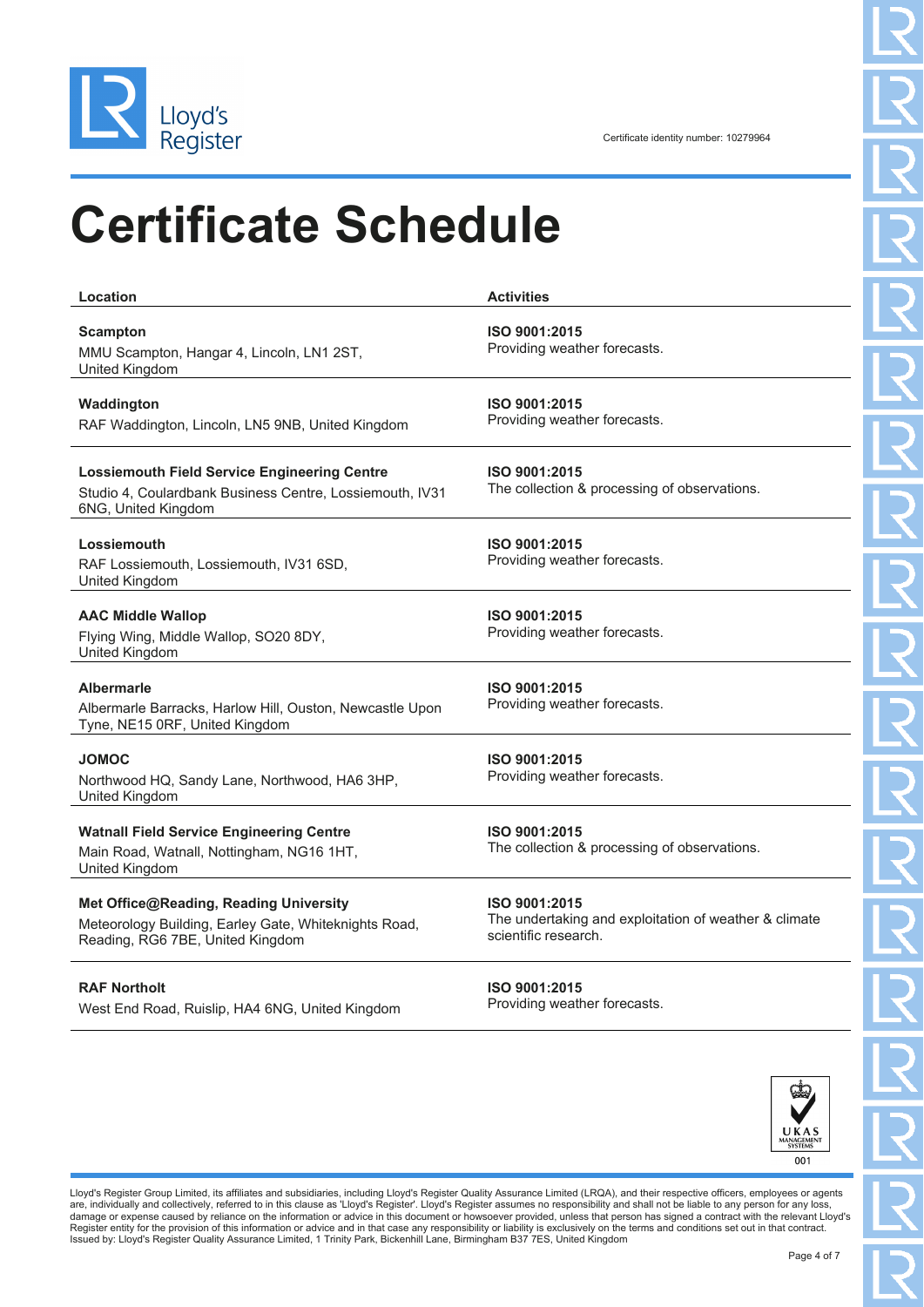

**Location Activities Boscombe Down** MOD Boscombe Down, Salisbury, SP4 0JF, United Kingdom **ISO 9001:2015** Providing weather forecasts. **Larkhill Field Service Engineering Centre** Royal School of Artillery, Larkhill, Salisbury, SP4 8QT, United Kingdom **ISO 9001:2015** The collection & processing of observations. **Larkhill** Royal School of Artillery, Larkhill, Salisbury, SP4 8QT, United Kingdom **ISO 9001:2015** Providing weather forecasts. **South Uist** MOD Hebrides Range, Range Control Building, South Uist, HS8 5RR, United Kingdom **ISO 9001:2015** Providing weather forecasts. **Southampton** National Oceanography Centre, European Way, Southampton, SO14 3ZH, United Kingdom **ISO 9001:2015** The collection & processing of observations. **National Air Traffic Services (NATS) Swanwick** Sopwith Way, Swanwick, Southampton, SO31 7AY, United Kingdom **ISO 9001:2015** Providing weather forecasts. **Valley** RAF Valley, Valley, LL65 3NY, United Kingdom **ISO 9001:2015** Providing weather forecasts. **Aberdeen** Lord Cullen House, Fraser Place, AB25 3UB, United Kingdom **ISO 9001:2015** The collection & processing of observations; Providing weather forecasts.

#### **Eskdalemuir**

The Observatory, Langholm, DG13 0QW, United Kingdom

#### **ISO 9001:2015**

The collection & processing of observations; The undertaking and exploitation of weather & climate scientific research.



Lloyd's Register Group Limited, its affiliates and subsidiaries, including Lloyd's Register Quality Assurance Limited (LRQA), and their respective officers, employees or agents are, individually and collectively, referred to in this clause as 'Lloyd's Register'. Lloyd's Register assumes no responsibility and shall not be liable to any person for any loss,<br>damage or expense caused by reliance on t Register entity for the provision of this information or advice and in that case any responsibility or liability is exclusively on the terms and conditions set out in that contract. Issued by: Lloyd's Register Quality Assurance Limited, 1 Trinity Park, Bickenhill Lane, Birmingham B37 7ES, United Kingdom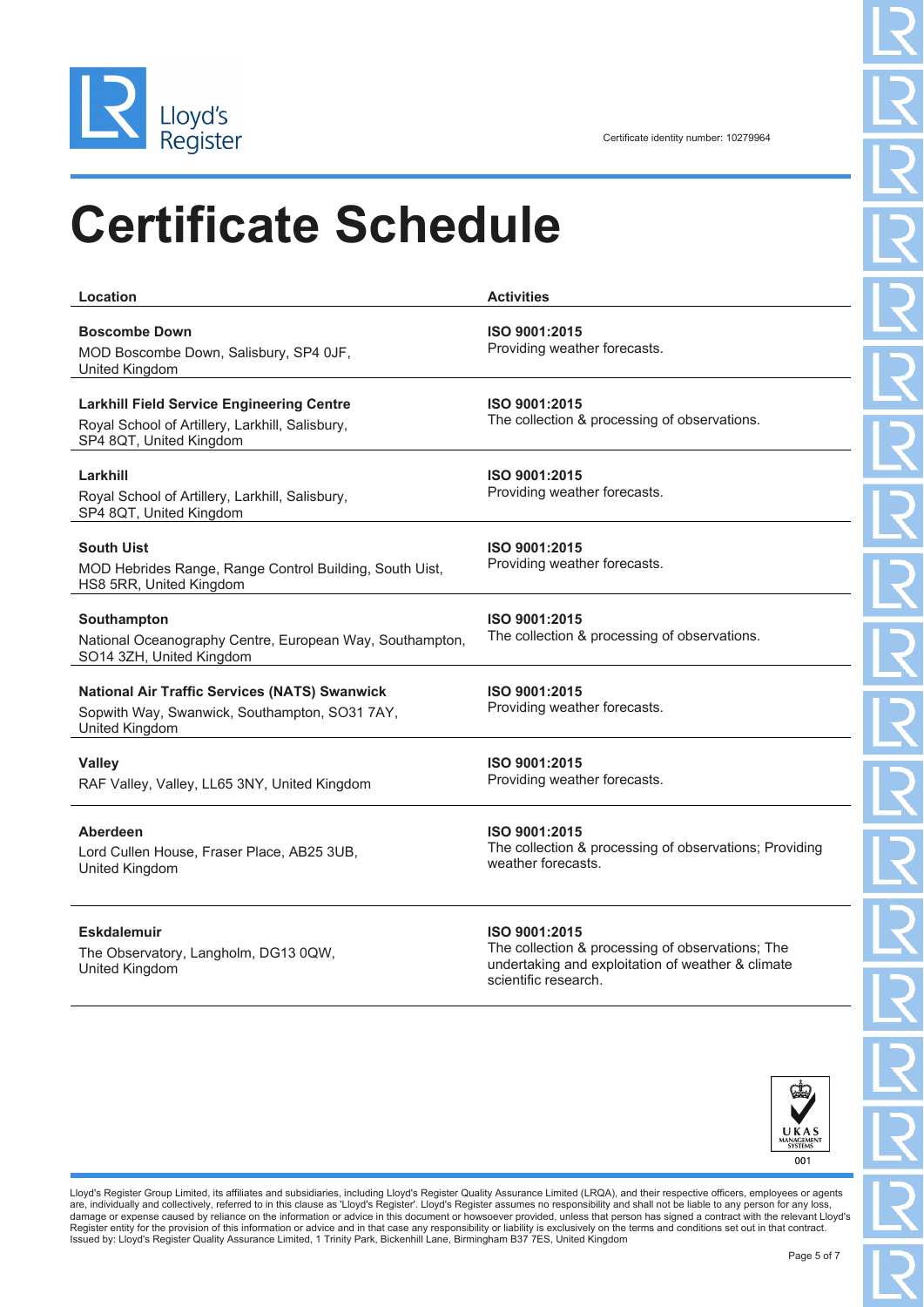

**Location Activities Benson** Building 45, RAF Benson, Wallingford, OX10 6AA, United Kingdom **ISO 9001:2015** Providing weather forecasts. **Brize Norton** RAF Brize Norton, Carterton, OX18 3LX, United Kingdom **ISO 9001:2015** Providing weather forecasts. **Camborne** Kehelland, Camborne, TR14 0BZ, United Kingdom **ISO 9001:2015** The collection & processing of observations; The undertaking and exploitation of weather & climate scientific research. **Coningsby** RAF Coningsby, Lincoln, LN4 4SY, United Kingdom **ISO 9001:2015** Providing weather forecasts **Cranwell** RAF Cranwell, Sleaford, NG34 8HB, United Kingdom **ISO 9001:2015** Providing weather forecasts. **Crawley Field Service Engineering Centre** Pease Pottage, Crawley, RH11 9AP, United Kingdom **ISO 9001:2015** The collection & processing of observations. **Gibraltar** RAF Gibraltar, BFPO 52, United Kingdom **ISO 9001:2015** Providing weather forecasts. **Leeming** RAF Leeming, Northallerton, DL7 9NJ, United Kingdom **ISO 9001:2015** Providing weather forecasts. **Lerwick** The Observatory, Lerwick, ZE1 0RR, United Kingdom **ISO 9001:2015** The collection & processing of observations; The undertaking and exploitation of weather & climate scientific research.



Lloyd's Register Group Limited, its affiliates and subsidiaries, including Lloyd's Register Quality Assurance Limited (LRQA), and their respective officers, employees or agents are, individually and collectively, referred to in this clause as 'Lloyd's Register'. Lloyd's Register assumes no responsibility and shall not be liable to any person for any loss,<br>damage or expense caused by reliance on t Register entity for the provision of this information or advice and in that case any responsibility or liability is exclusively on the terms and conditions set out in that contract.<br>Issued by: Lloyd's Register Quality Assu